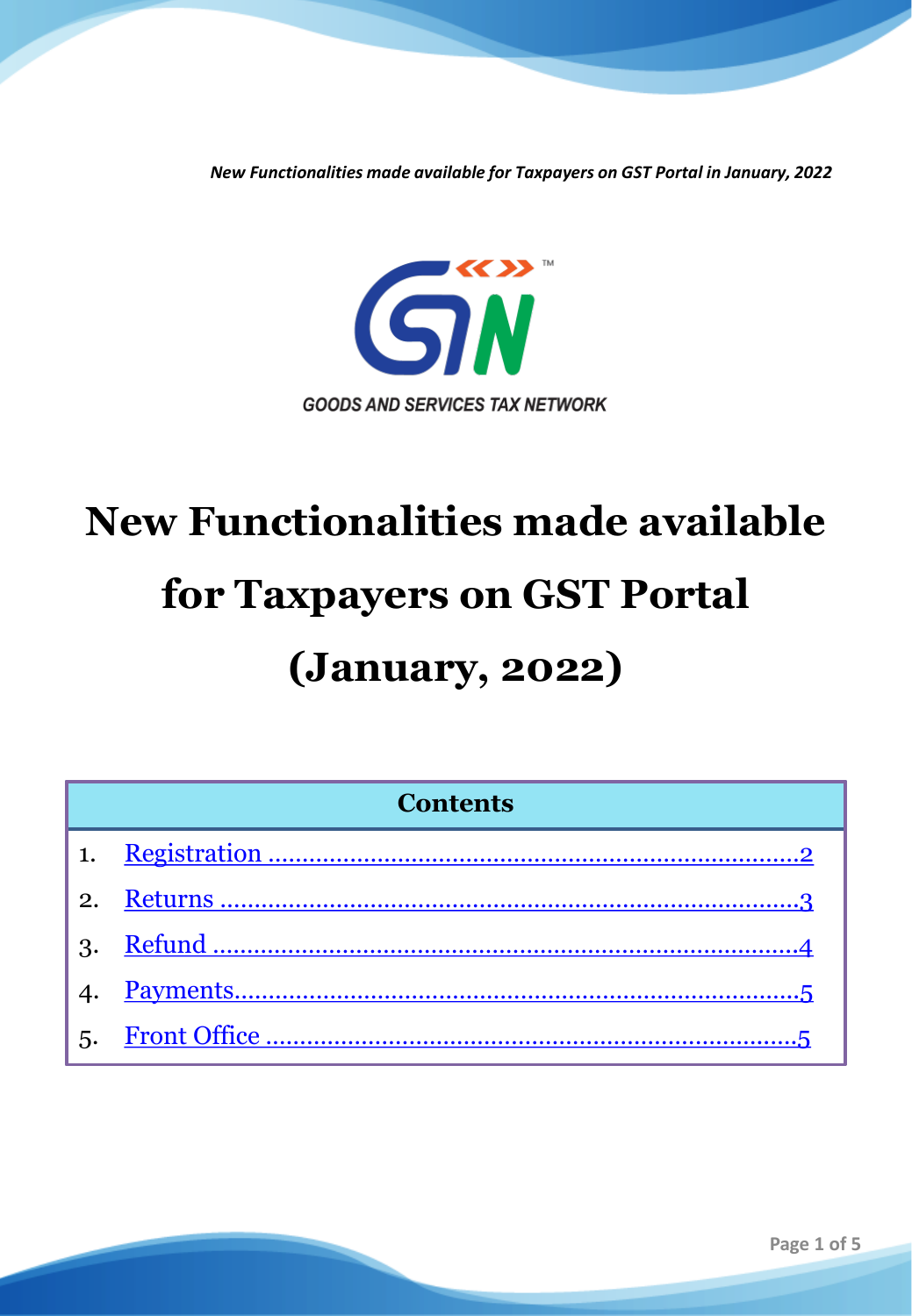# <span id="page-1-0"></span>**1. Registration**

| S.<br>No.    | <b>Form/Functionality</b>                                                                                                                    | <b>Functionality made available for Taxpayers</b>                                                                                                                                                                                                                                                                                                                                                                                                                                                                                                                                                                                                                                                                                                                                                                                                                                                                                                                                                                                                                                                                                       |
|--------------|----------------------------------------------------------------------------------------------------------------------------------------------|-----------------------------------------------------------------------------------------------------------------------------------------------------------------------------------------------------------------------------------------------------------------------------------------------------------------------------------------------------------------------------------------------------------------------------------------------------------------------------------------------------------------------------------------------------------------------------------------------------------------------------------------------------------------------------------------------------------------------------------------------------------------------------------------------------------------------------------------------------------------------------------------------------------------------------------------------------------------------------------------------------------------------------------------------------------------------------------------------------------------------------------------|
| $\mathbf{1}$ | Aadhaar<br>authentication<br>made mandatory for filing<br>of Revocation application<br>Form<br><b>REG-21</b><br>by<br>in<br>Normal Taxpayers | Normal taxpayers will now not be able to file Revocation<br>application in Form REG-21 if they have not got their Aadhaar<br>authentication done/e-KYC verified with Aadhaar enrolment<br>ID.                                                                                                                                                                                                                                                                                                                                                                                                                                                                                                                                                                                                                                                                                                                                                                                                                                                                                                                                           |
| 2            | Submission of Aadhaar<br>enrolment ID for e- KYC<br>verification for Existing<br>and New registrations                                       | Existing taxpayers as well as persons/entities applying for new<br>registration, are now mandatorily required to provide Aadhaar<br>enrolment ID no. for e-KYC verification.                                                                                                                                                                                                                                                                                                                                                                                                                                                                                                                                                                                                                                                                                                                                                                                                                                                                                                                                                            |
| 3            | Triggering of alerts<br>to<br>Returns Module in case of<br>change in status/ category<br>of Taxpayer                                         | Now, an appropriate alert will be displayed in the Returns<br>Module to the taxpayers whenever the status of the taxpayer<br>or taxpayer category is changed due to following actions by<br>tax officer at BO in Registration Module:<br>o Registration restoration happens through Restoration of<br>Registration functionality in back-office portal for<br>registration applications, revocation applications and<br>cancellation applications<br>o Compulsory withdrawal from composition Levy                                                                                                                                                                                                                                                                                                                                                                                                                                                                                                                                                                                                                                      |
| 4            | Filing of application for<br>revocation of cancellation<br>of registration in Form<br>REG-21 by Taxpayers                                    | The taxpayers can file an application for revocation of<br>$\bullet$<br>cancellation of registration done by the Tax Official suo<br>moto, within 30 calendar days from the date on which<br>Cancellation Order was passed.<br>Vide Notification No. 15/2021- Central Tax, dated<br>18.05.2021, Rule 23 of the CGST Act, 2017, was amended.<br>The amended provisions provide for extension of time<br>limit for applying for revocation of cancellation of<br>registration on sufficient cause being shown<br>The taxpayers will now be able to file revocation<br>$\bullet$<br>application even after 30 calendar days (but within 90<br>calendar days) from the date on which Cancellation Order<br>was passed. To do so they will be required to fill<br>additional fields such as Reason for Condonation for<br>delay and can also add supporting documents.<br>In such cases their application will be forwarded to the<br>Competent Authority for condonation of delay and post<br>approval of the competent authority will get assigned to<br>respective Jurisdictional Authority for processing after<br>condonation of delay. |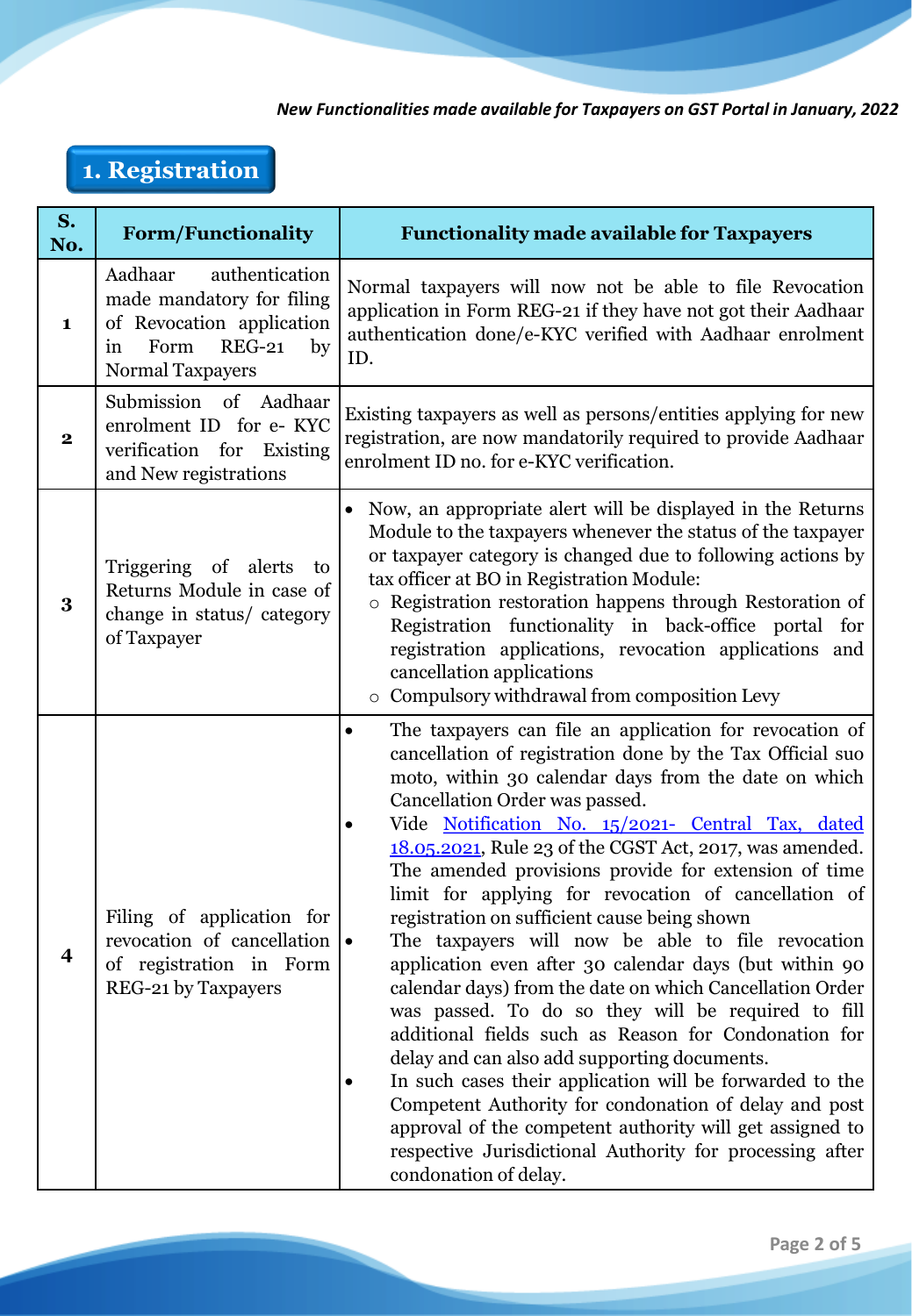## <span id="page-2-0"></span>**2. Returns**

| S.<br>No. | <b>Form/Functionality</b>                                                                                                                                                                 | <b>Functionality made available for Taxpayers</b>                                                                                                                                                                                                                                                                                                                                                                                                                                                                                                                                                                                                                                                                                                    |
|-----------|-------------------------------------------------------------------------------------------------------------------------------------------------------------------------------------------|------------------------------------------------------------------------------------------------------------------------------------------------------------------------------------------------------------------------------------------------------------------------------------------------------------------------------------------------------------------------------------------------------------------------------------------------------------------------------------------------------------------------------------------------------------------------------------------------------------------------------------------------------------------------------------------------------------------------------------------------------|
| 1         | Reduction in the frequency<br>of filing of statement in<br>Form ITC-04, based on<br>aggregate turnover                                                                                    | Earlier, the taxpayers sending the goods for job work were<br>required to file details of goods, sent and received back or<br>disposed of from the business place of the job worker, in<br>Form GST ITC-04 on a quarterly basis.<br>The Law Committee, in its meeting held on 30-06-2021,<br>decided to make the frequency of filing Form GST ITC-04<br>either half yearly or annual, based on aggregate turnover of<br>preceding financial year.<br>Now the taxpayers having aggregate turnover exceeding Rs.<br>5 Cr in the preceding year will be required to file Form ITC-<br>04 on a half yearly basis whereas all other taxpayers would<br>be required to file it on annual basis.                                                            |
| $\bf{2}$  | Enhancements in Search<br><b>HSN</b> functionality                                                                                                                                        | To help taxpayers search for HSN Code for Goods or<br>Services, the Search HSN facility has now been enhanced<br>where the taxpayer can search the HSN code and the<br>applicable Technical description through common parlance<br>Trade description of the goods/ services as they are known<br>in the Trade. It helps the taxpayers to search HSN Code by<br>providing<br>description<br><b>or</b><br>even<br>part<br>of<br>the<br>a<br>description. This facility is available at both pre-login and<br>post-login.<br>• The users can now navigate Services > User Services ><br><b>Search HSN</b> > search by <b>Description</b> > and search<br>under Goods or Services by selecting the appropriate<br>radio button and entering the Captcha. |
| 3         | <b>Blocking</b><br>filing<br>of<br>statement<br>of<br>outward<br>supplies in Form GSTR-<br>1 in case of non-filing of<br>returns in Form GSTR-3B<br>for the<br>preceding<br>tax<br>period | Changes have been implemented on the portal in terms of<br>$\bullet$<br>Notification No 35/2021-CT, dated 24 <sup>th</sup> Sept., 2021,<br>amending rule 59 (6) (a) $\&$ (b) of the CGST Act.<br>Consequently, w.e.f. 1st January 2022, GSTR-1/IFF filing<br>for a particular period will now be allowed for normal<br>taxpayers (including monthly and quarterly filers) only if<br>the taxpayers have filed the return in FORM GSTR-3B for<br>the preceding tax period.                                                                                                                                                                                                                                                                            |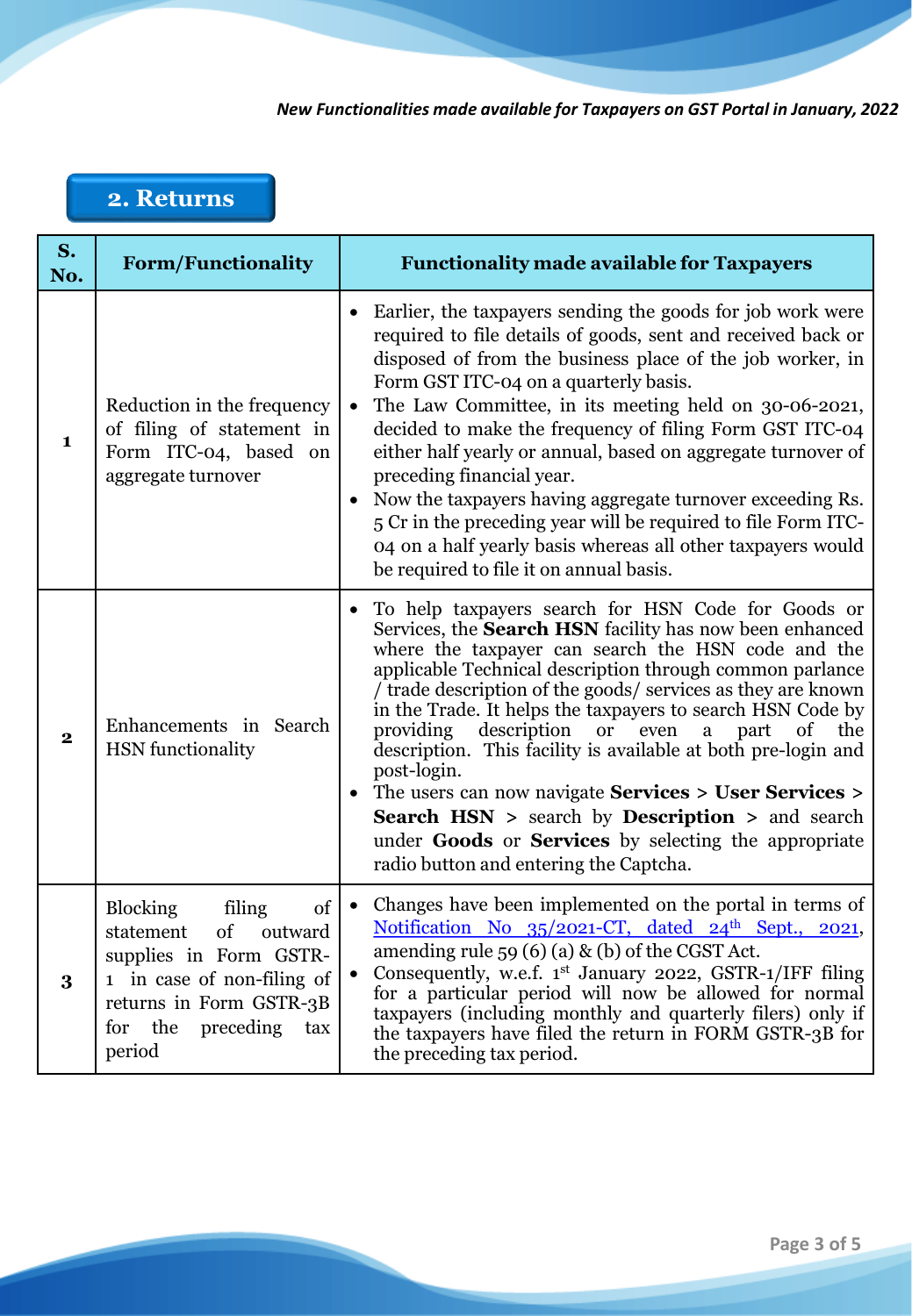## <span id="page-3-0"></span>**3. Refund**

| S.<br>No.    | <b>Form/Functionality</b>                                                                                                                                                         | <b>Functionality made available for Taxpayers</b>                                                                                                                                                                                                                                                                                                                                                                                                                                                                                                                                                                                                                                                                                                                                                                                                                                                                                                                                                                                                                                                                                                                                                                                                            |
|--------------|-----------------------------------------------------------------------------------------------------------------------------------------------------------------------------------|--------------------------------------------------------------------------------------------------------------------------------------------------------------------------------------------------------------------------------------------------------------------------------------------------------------------------------------------------------------------------------------------------------------------------------------------------------------------------------------------------------------------------------------------------------------------------------------------------------------------------------------------------------------------------------------------------------------------------------------------------------------------------------------------------------------------------------------------------------------------------------------------------------------------------------------------------------------------------------------------------------------------------------------------------------------------------------------------------------------------------------------------------------------------------------------------------------------------------------------------------------------|
| $\mathbf{1}$ | Changes in the messages<br>displayed to taxpayer after<br>applying for Refund Form<br>RFD-01                                                                                      | Several messages displayed to the taxpayer in the "Track<br>Application Status" utility for Refund applications have<br>been modified. The important changes are summarized below:<br>• For NIL refund filers, the new message reads "No Further<br>processing is required since as it is NIL refund application".<br>Once taxpayer has updated bank account details, the<br>Update Bank account button is disabled. If the user tries to<br>click on update bank account again, he/she receives an<br>error message, "The bank account has already been<br>updated by you. Kindly wait till it is validated".<br>Now, under basic details, the tax period is also shown in<br>pre-login (after Category row), depending on category of<br>refund.<br>Under basic details, the GSTIN will also be displayed in<br>both pre and post login (just before ARN).<br>The transmission date on track page will now show along<br>$\bullet$<br>with timestamp, both in pre login and post login.<br>The status of refund order issued in Form RFD-06 will also<br>give below statuses, both in pre login and post login.<br>Refund Sanctioned in RFD-06<br>$\circ$<br>Refund Partially Sanctioned in RFD-06<br>$\circ$<br>RFD-06 issued, Refund rejected<br>$\circ$ |
| $\bf{2}$     | authentication<br>Aadhaar<br>made mandatory for filing<br>of refund of IGST paid on<br>export of goods and filing<br>of refund application in<br>RFD-01 in other<br>Form<br>cases | Now, GST System will transmit the export invoice details of<br>the taxpayer to ICEGATE for processing the IGST refund<br>only if the Aadhaar authentication or uploading of e-KYC<br>documents have been successfully done. Therefore, the<br>system will not transmit export invoice details to the<br>ICEGATE if the taxpayer has not undergone Aadhaar<br>authentication or uploaded e-KYC documents<br>(to<br>mandatorily include Aadhaar enrolment ID).<br>Similarly, the taxpayer will now not be able to file<br>applications for refund in Form RFD-01, in case they have<br>not undergone Aadhaar authentication or uploaded e-KYC<br>documents (to mandatorily include Aadhaar enrolment ID).<br>In case such taxpayers initiate an application for refund,<br>they will be displayed suitable error messages.                                                                                                                                                                                                                                                                                                                                                                                                                                     |